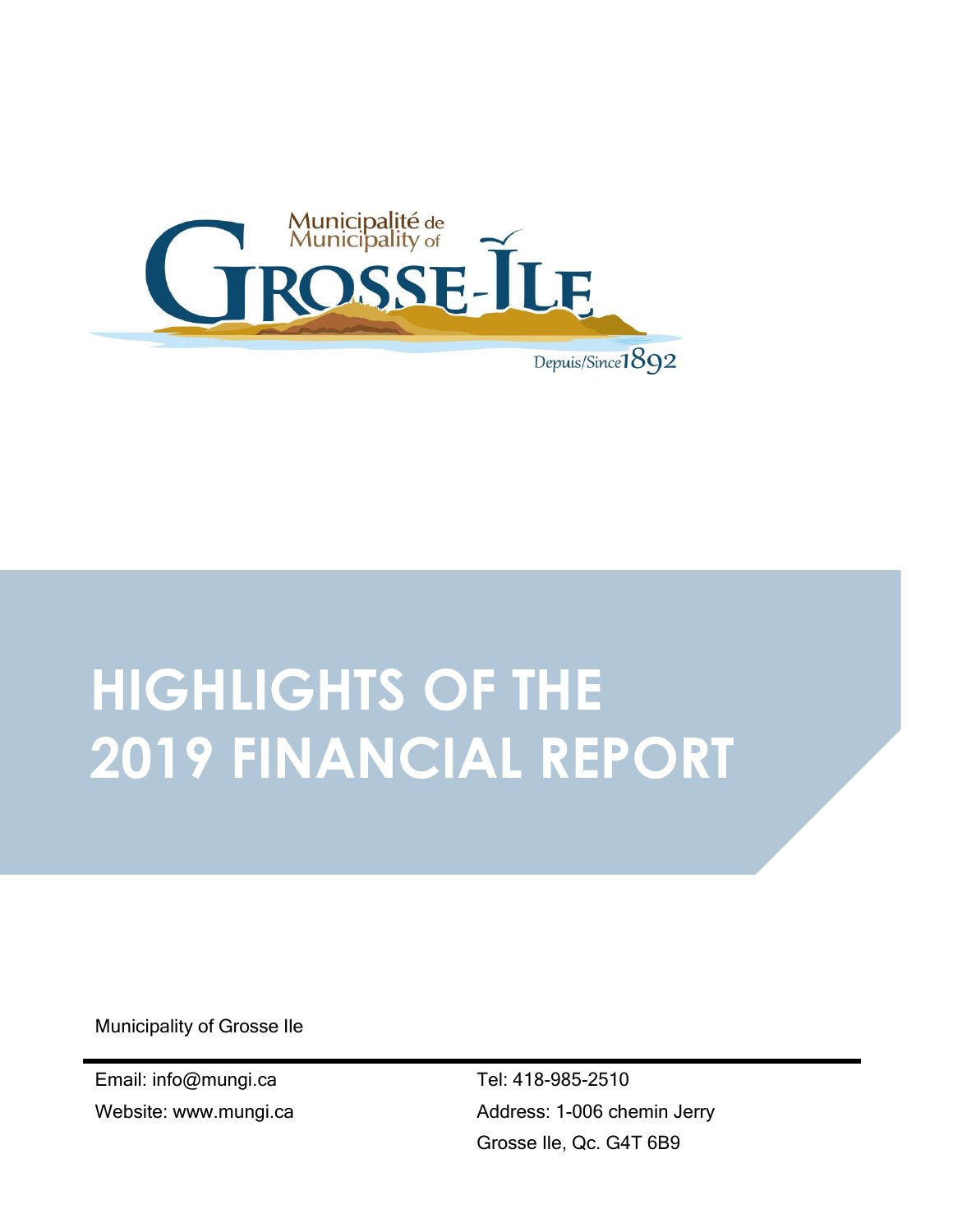# **PRESENTATION OF THE MAYOR'S REPORT** of the Highlights of the 2019 Financial Report

As required by law, you will find enclosed the highlights of the 2019 financial report of the Municipality of Grosse Ile. On behalf of the members of council, I am pleased to announce that our 2019 fiscal year ended on a positive note with an operating surplus of \$70, 298. I think it is also important to note that the Municipality has always managed to maintain an annual surplus since its reconstitution on January 1, 2006 therefore, leaving an unrestricted non-affected accumulated surplus in the amount of \$247, 014 which helps cover unforeseen expenses or serves as a contribution for potential funding opportunities.

#### Article 176.2.2 of the Quebec Municipal Code:

"At a regular sitting of the council held not later than June, the mayor shall make a report to the citizens on the highlights of the financial report and the external auditor's report. "

As you will see in the summary within this report, and according to the Financial Profile produced by the *Direction Générale des finances municipales*, we are within the norms of our administrative region and the province.

The Municipality has long term debt in the amount of \$488, 600, of which \$259, 870 is being reimbursed through grants, while \$228, 730 is being reimbursed by the general fund.

The external auditor's report concludes that the financial report deposited at the regular sitting of council of the Municipality of Grosse Ile on April 20, 2020 presents fairly, in all significant aspects, the financial position of the Municipality as at December 31,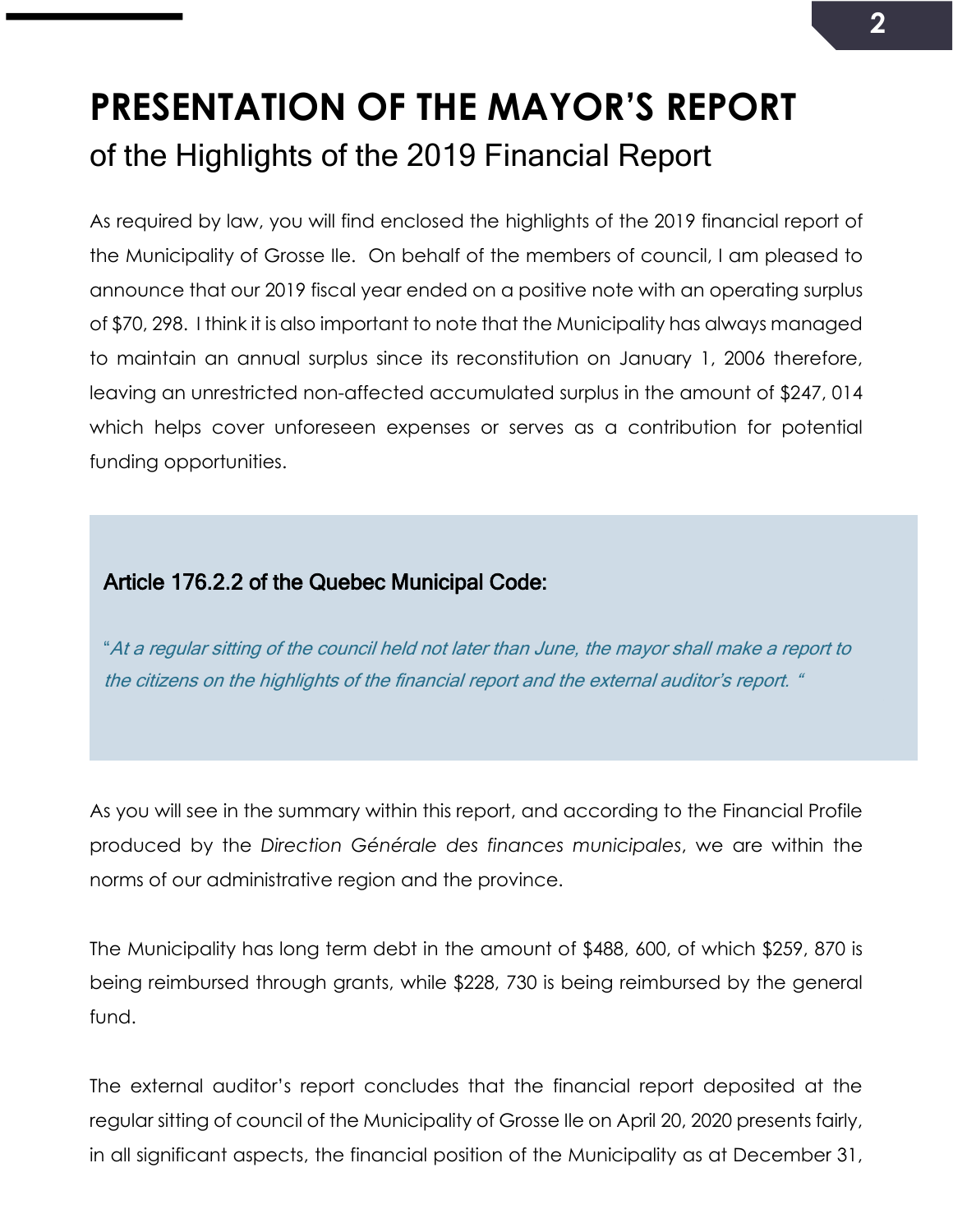2019, and the results of its operations, the changes in its net debt and cash flows for the year ended at this date and in accordance with the Canadian Accounting Standards for the public sector.

It is to be noted that the financial statements include certain financial information which is not required under Canadian Accounting Standards for the public sector however, this information is required under the Ministry of Municipal Affairs and Housing. The following 2 pages present the summary of the revenues and expenses for the 2019 fiscal year.

If you would like more information on the financial situation of the Municipality, I invite you to contact the municipal office at which time our municipal staff will be pleased to assist you.

Over the last two months, the global COVID-19 pandemic has certainly changed the way we carry out our daily tasks however, I would like to take this opportunity to thank you for your continued support as we move forward in these difficult times.

Take care of your family, friends and neighbours!

#### Rose Elmonde Clarke

Mayor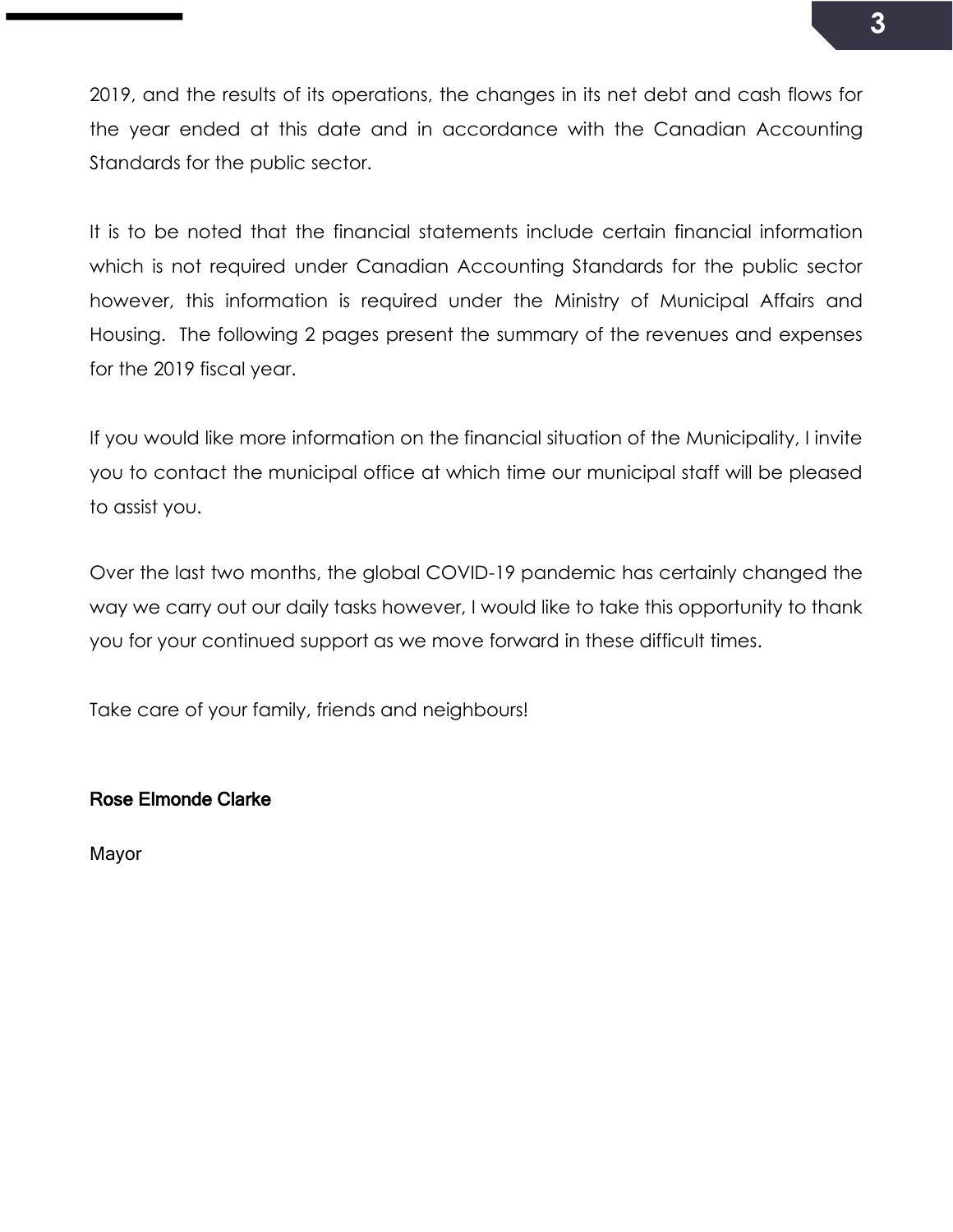### **ANNEX 1 OPERATING SURPLUS FOR TAX PURPOSES**

#### **Summary FISCAL YEAR ENDED DECEMBER 31, 2019**

|                                                        | 2019     | 2018 |         |
|--------------------------------------------------------|----------|------|---------|
| <b>OPERATING REVENUES</b>                              |          |      |         |
|                                                        |          |      |         |
| <b>Taxes</b>                                           | 530 346  | \$   | 531 267 |
| Payments in lieu of taxes                              | 29 0 63  |      | 29 5 81 |
| <b>Transfers</b>                                       | 182 895  |      | 164 909 |
| Other revenues from local sources                      | 52 784   |      | 78 685  |
| Other                                                  | 27 650   |      | 32 764  |
| <b>TOTAL REVENUES</b>                                  | 822738   |      | 837 206 |
|                                                        |          |      |         |
| <b>OPERATING EXPENDITURES</b>                          |          |      |         |
|                                                        |          |      |         |
| General administration                                 | 460 025  |      | 411 201 |
| Public security                                        | 26 9 10  |      | 25 4 55 |
| Transportation                                         | 131 456  |      | 124 767 |
| Urban planning and development                         | 5 3 5 7  |      | 4553    |
| Recreation and culture                                 | 212 984  |      | 230 364 |
| Financing expenses                                     | 18 300   |      | 25 297  |
|                                                        |          |      |         |
| <b>TOTAL OPERATING EXPENDITURES</b>                    | 855 032  |      | 821 637 |
|                                                        |          |      |         |
| OPERATING SURPLUS (DEFICIT) BEFORE RECONCILIATION      |          |      |         |
| FOR TAX PURPOSES FOR THE YEAR                          | (32 294) | \$   | 15 5 69 |
|                                                        |          |      |         |
| <b>RECONCILIATION FOR TAX PURPOSES</b>                 |          |      |         |
| Amortization of capital assets                         | 119 163  |      | 114 118 |
| Loss on sale of capital assets                         | 84       |      |         |
|                                                        |          |      |         |
|                                                        |          |      |         |
| Repayment of long term debt                            | (49351)  |      | (69805) |
| Allocation - Investment activities                     | (6093)   |      |         |
| Allocation - Unrestricted operating surplus            | 38789    |      | 4 0 9 5 |
|                                                        |          |      |         |
|                                                        |          |      |         |
| <b>OPERATING SURPLUS FOR TAX PURPOSES FOR THE YEAR</b> | 70 298   | \$.  | 63 977  |
|                                                        |          |      |         |